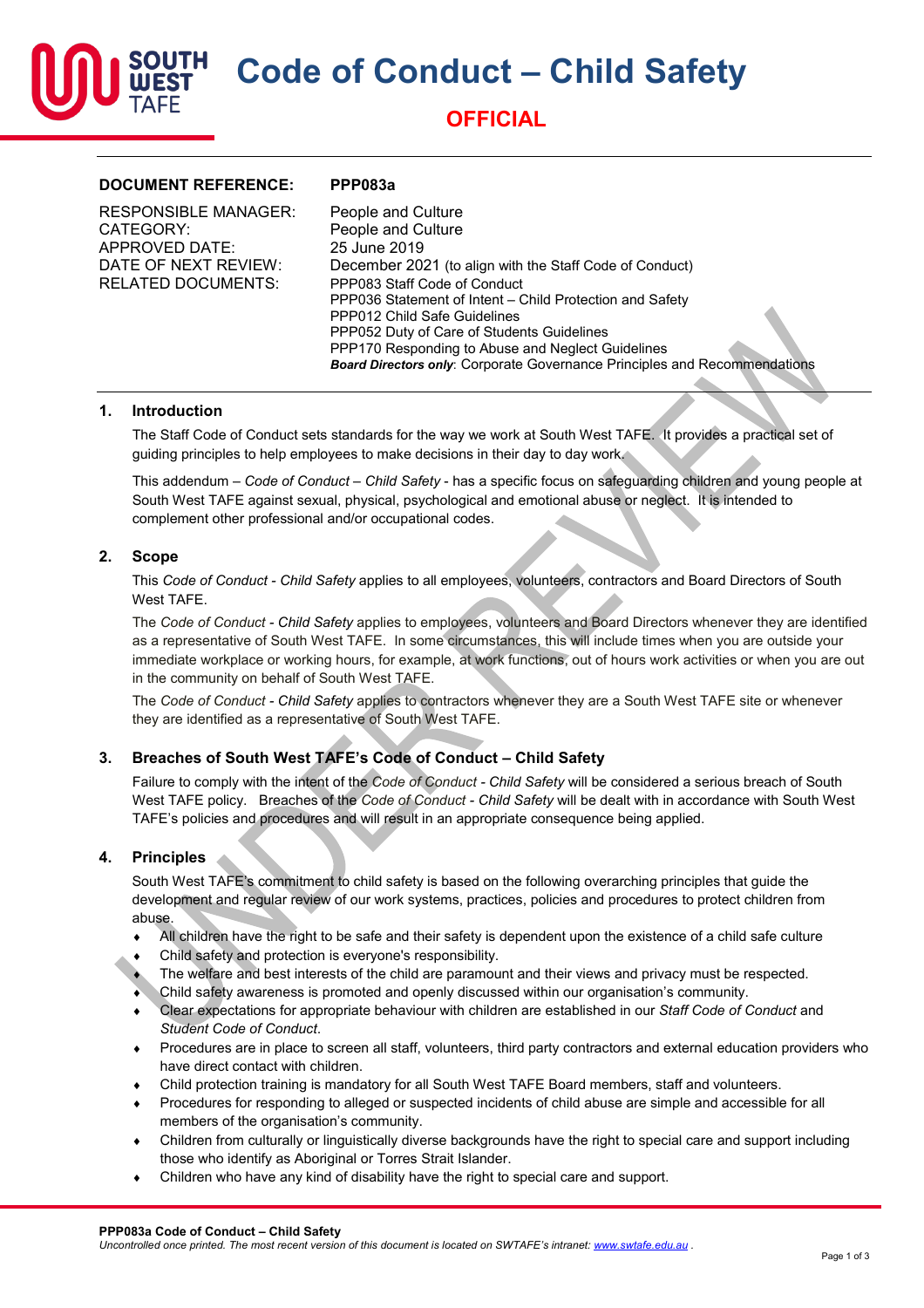# **OFFICIAL**

### **5. Child Safety Officer**

South West TAFE has nominated the role of Manger – Student Services as the identified Child Safety Officer. The Child Safety Officer is the primary organisational contact acting as a source of support, advice and expertise to staff on matters of child safety and the nominated primary contact for external agencies such as Victoria Police and Department of Health and Human Services.

### **6. We adhere to South West TAFE's commitment to zero tolerance of child abuse and/or neglect**

At South West TAFE we have a zero tolerance towards child abuse and/or neglect. We demonstrate this by observing child safe principles and expectations for appropriate behaviour towards and in the company of children:

### **Acceptable Behaviours**

All staff, volunteers, external providers and contractors, and Board members are responsible for supporting the safety of children by:

- adhering to our *Child Protection and Safety Guidelines* and upholding the organisation's Statement of Commitment to child safety at all times
- taking all reasonable steps to protect children from abuse
- treating everyone in the organisation's community with respect
- listening and responding to the views and concerns of children, particularly if they are telling you that they or another child have been abused or that they are worried about their safety/the safety of another child
- promoting cultural safety, participation and empowerment of Aboriginal and Torres Strait Islander children
- promoting cultural safety, participation and empowerment of children with culturally and/or linguistically diverse backgrounds
- promoting the safety, participation and empowerment of children with a disability
- ensuring as far as practicable and appropriate that adults are not alone with a child
- reporting any allegations of child abuse to South West TAFE's Child Safety Officer or an Executive Manager.
- if an allegation of child abuse is made, ensuring as quickly as possible that the child(ren) are safe
- understanding and complying with all reporting obligations as they relate to mandatory reporting and reporting under the Crimes Act 1958 (Vic.)
- reporting any child safety concerns to South West TAFE's Child Safety Officer or an Executive Manager.
- reporting to the Victorian Institute of Teaching (VIT) any charges, committals for trial or convictions in relation to a sexual offence by a registered teacher, or certain allegations or concerns about a registered teacher.

### **Unacceptable Behaviours**

All staff, volunteers, external providers and contractors, and board members must not:

- ignore or disregard any suspected or disclosed child abuse
- develop any 'special' relationships with children that could be seen as favouritism (for example, the offering of gifts or special treatment for specific children)
- exhibit behaviours with children which may be construed as unnecessarily physical
- put children at risk of abuse
- initiate unnecessary physical contact with children or do things of a personal nature that a child can do for themselves, such as toileting or changing clothes
- engage in open discussions of a mature or adult nature in the presence of children
- use inappropriate language in the presence of children
- express personal views on cultures, race or sexuality in the presence of children
- discriminate against any child, because of age, gender, race, culture, vulnerability, sexuality, ethnicity or disability • without a valid context, have contact with a child or their family outside of class activities or South West TAFE
- events without informing and gaining the consent of the Child Safety Officer or Executive Manager (Education). For example, tutoring a student in a private setting. Accidental contact, such as seeing people in the street, is acceptable.
- without a valid context have any online contact with a child (including by social media, email, instant messaging etc) or their family (unless necessary for example; by providing families with e-newsletters or as their nominated preferred method of contact).
- use any personal communication channels/device such as a personal email account
- without a valid context exchange personal contact details such as phone number, social networking sites or email addresses
- photograph or video a child without the consent of the parent or guardians
- work with children while under the influence of alcohol or illegal drugs